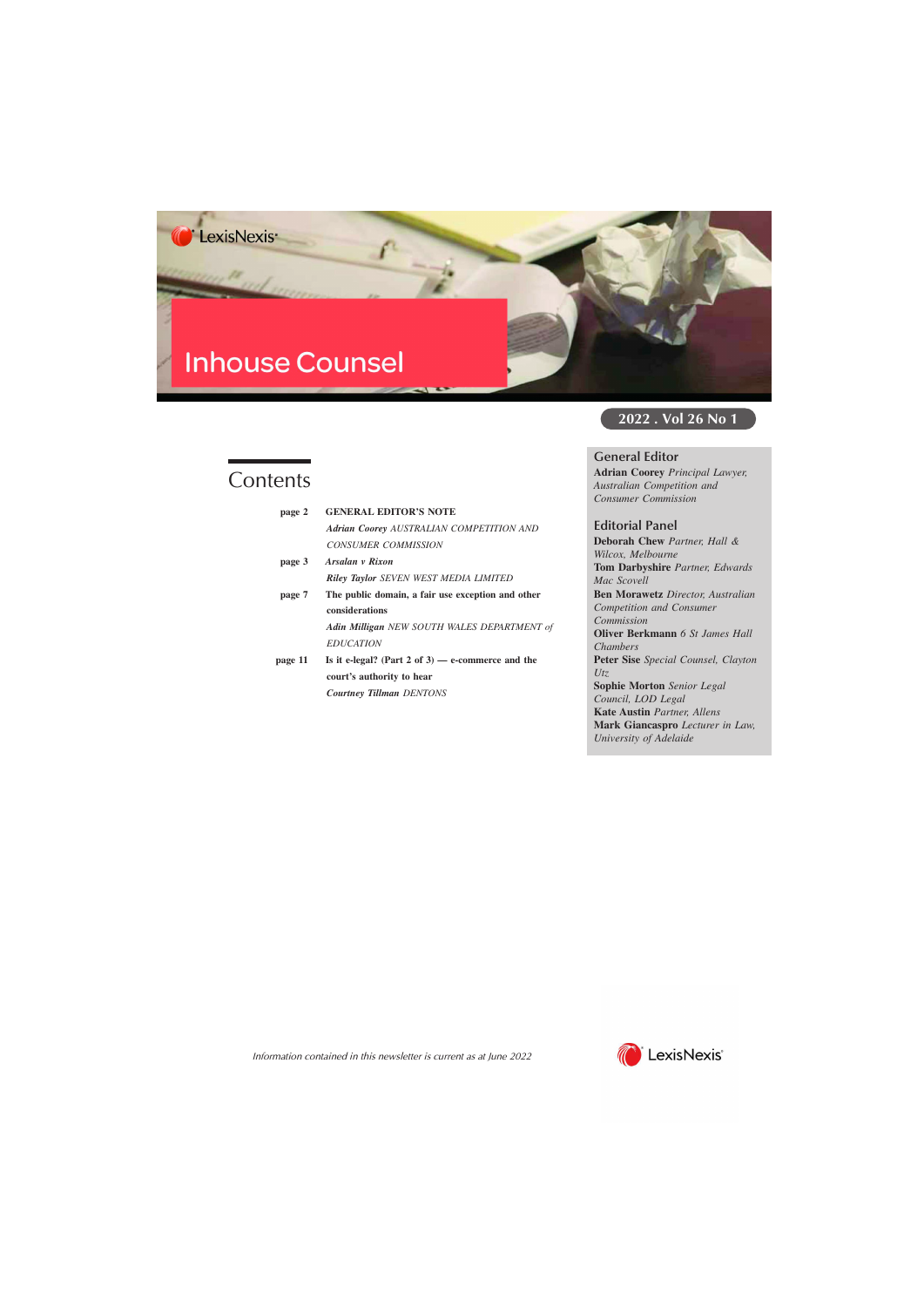

#### **Features**

Examines an area that is of significant practical importance for the Australian economy and for investors, including the many Australians who hold retirement savings in the form of superannuation

### **Related LexisNexis Titles**

- Tyree, Banking Law in Australia, 10th edition ISBN 9780409352627
- Duggan, Australian Personal Property Securities Law, 3rd edition, ISBN 9780409353662

ISBN: 9780409352795 (softcover) ISBN: 9780409352801 (eBook) Publication Date: April 2021

## Order now!

1800 772 772

customersupport@lexisnexis.com.au

exisnexis.com.au/textnews



\*Prices include GST and are subject to change without notice. Image displayed is only a representation of the product, actual product may vary. LexisNexis and the Knowledge Burst logo are registered trademarks of RELX Inc. ©2021 Reed International Books Australia Pty Ltd trading as LexisNexis. All rights reserved